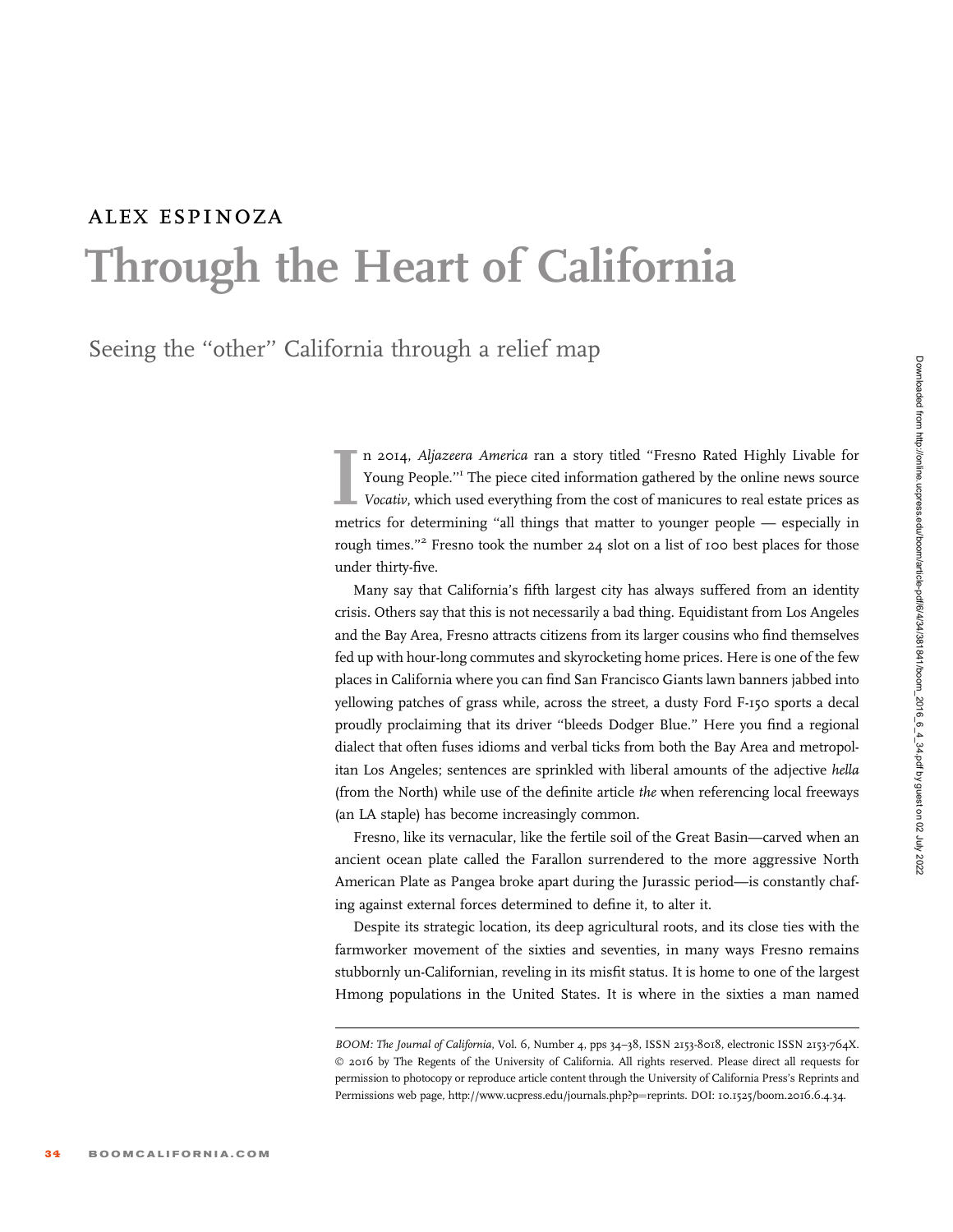

The topography of Los Angeles and the Antelope Valley, courtesy of NASA/JPL/NIMA.

Boogaloo Sam created ''popping,'' described as ''a dance that combines rigid robotic moves with loose flowing moves.''<sup>3</sup> Cher attended Fresno High School briefly before quitting at sixteen to pursue her dreams. The name Fresno means ''ash tree'' in Spanish, and it's where Chrissy Snow on Three's Company was born and raised, and to where she was ultimately banished when Suzanne Sommers, the actress who played her, was enmeshed in contract disputes with the show's producers.

Before relocating there, I thought of cities like Fresno as places people moved from, not places people moved to.

''Fresno is not small. The city has more than half a million residents and is larger than the state capital, Sacramento. But because it's in the heart of farm country, it lacks big-city glamour. What it does offer is a more compact power structure that allows even the young to make a difference.''<sup>4</sup>

I remember a relief map of California I made in the fourth grade. I pressed my thumb into the mixture of paste and flour to form the Central Valley. Then, using brown food coloring and water, I painted in wide fields of alfalfa and rows of lettuce and cabbage. I imagined people, cars, small towns, a schoolyard with swings and a metal slide, its patina worn and dull not from neglect but from years of friction, the kind of use that tells you that things as innocuous as playground equipment could be loved.

In the documentary, The City Addicted to Crystal Meth, widely viewed by Brits, reporter Louis Theroux examines the damaging affects the drug has had on Fresno. At the time of its airing on the BBC in August of 2009, the city had the highest number methamphetamine users in the nation.<sup>5</sup> "It is quite charming—and this was an extraordinary film, a sad portrait of a very different California from the one you see in Entourage,''<sup>6</sup> wrote Sam Wollastan for The Guardian about Theroux's documentary.

I had always dreamed of owning my own home. When I was a kid there was no such thing as privacy. When you have ten older siblings, there isn't much opportunity to cultivate this luxury. I used to dream of space, of empty rooms and a quiet kitchen, a big yard with a giant tree, its branches rocking in a soft breeze carrying the scent of blooming jasmine and freshly shorn grass. I'd lie in a hammock and read and sleep to the sound of birds chirping and the low, lonely bark of a neighbor's dog.

In 2005, I was fresh out of graduate school and living with my husband, Kyle, in a cramped apartment in Riverside. I was a part-time instructor teaching composition and creative writing classes. I kept an eye on my aging mother who lived nearby in a large house all by herself. I would shuttle her from her doctor appointments to her dentist appointments, grading papers in the lobbies while I waited. At night, I would work on my first novel, sitting at a desk in a dark corner of the bedroom in our small, shabby place. I remember thinking, If only I could get away from the stress of my family, be far enough away from the drama but close enough to drive if there were an emergency. If only we could afford a house.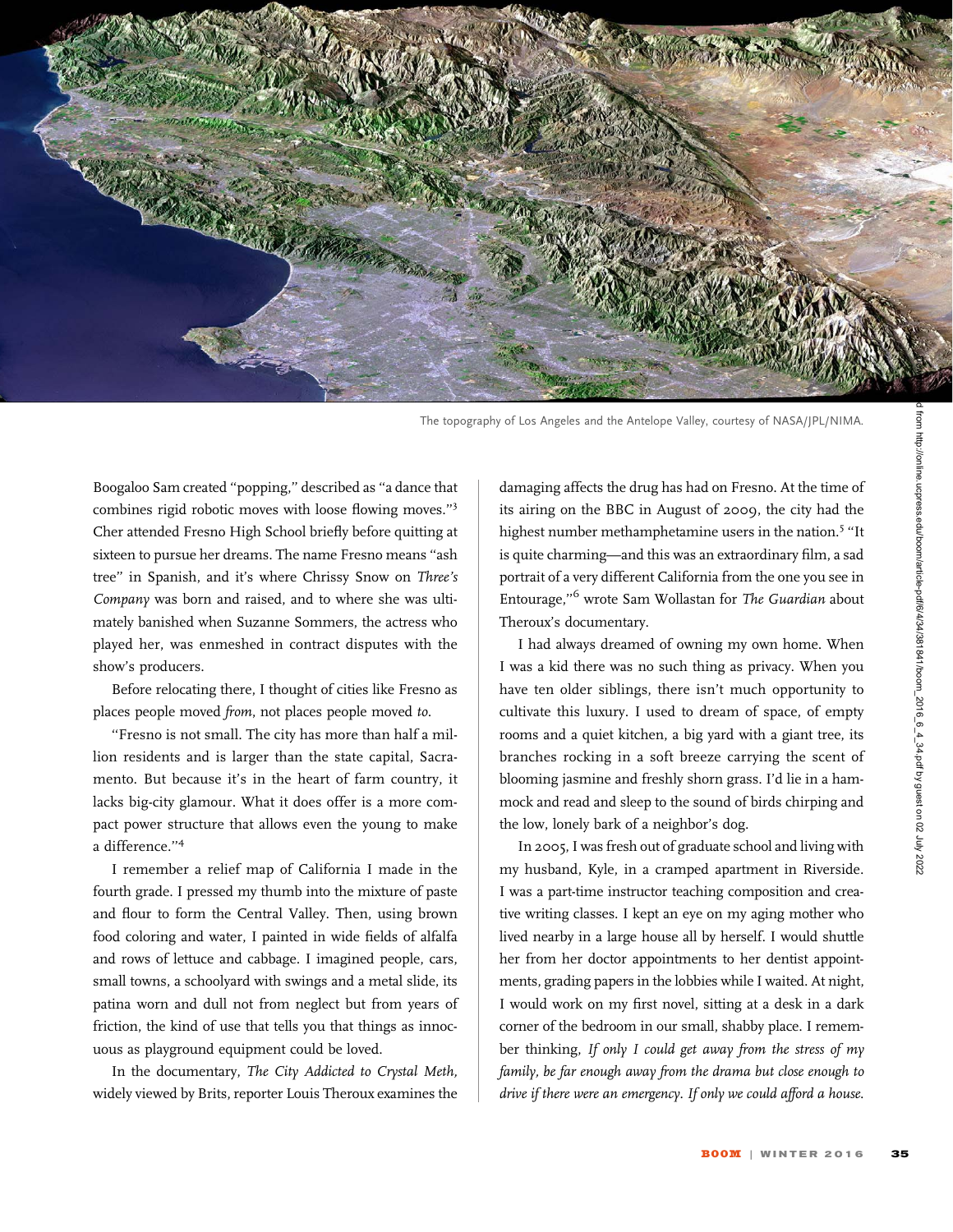In 2007, after my first novel was published, I decided to go on the job market. When I came across the announcement for the teaching position at Fresno State, there was only one thing I knew about Fresno: raisins.

On 22 January 2016, the Fresno Bee reported that the county's unemployment rate for the previous year was the lowest it had been in nearly a decade. ''In Fresno County and its neighboring Valley counties, annual unemployment has fallen in each of the past six years, dropping to levels not seen since the early part of the 2007–2009 recession.''<sup>7</sup>

According to United States Census Bureau, in 2015 52.4 percent of the population of Fresno County was Hispanic or Latino.<sup>8</sup>

Despite its large Latino population, despite its long history of cultivating artists of color, I was the first Chicano writer ever hired to teach in the MFA program in creative writing at Fresno State.

Call it regional snobbery, but many of my LA friends could not comprehend why I decided to move to Fresno.

## "Really?" they asked.

''I'd commute from here,'' another friend suggested. ''You don't actually want to live there, do you? Stay in LA and drive up just to teach your classes, man.''

The car was crammed full of boxes, and our dog sat on Kyle's lap. As we cleared the Tejon Pass, I saw before us a wide valley floor, stretched flat. I remembered the relief map I'd constructed back in elementary school. I imagined a giant thumb parting the sky, the rivulets and swirls of my fingerprint denting the land to form rivers and thin roads that looped around and around one another.

Fresno is located in the fertile San Joaquin Valley in the central part of California, about halfway between San Francisco and Los Angeles. The terrain in Fresno is relatively flat, with a sharp rise to the foothills of the Sierra Nevada Mountains about 15 miles eastward. The weather is usually sunny, with over 200 clear days each year. Summers are typically hot and dry, while winters are mild and rainy. Spring and fall are the most pleasant seasons.

Area: 99.1 square miles (2000) Elevation: 328 feet above sea level Average Temperatures: January, 39.6° F; August, 94.1° F; annual average, 62.5° F Average Annual Precipitation: 9.86 inches<sup>9</sup>

The heat was like a blast furnace that first June. Two weeks of triple digit temperatures. Thankfully, the house we were renting had a swimming pool. In between unpacking boxes of books, we swam for hours. I used to love watching the cypress trees lining the perimeter of the backyard bending and swaying in that hot, dry breeze.

Located on Shaw Avenue, just east of Highway 99, the Forestiere Underground Gardens is a series of subterranean tunnels, grottos, and patios that were designed and built by a Sicilian immigrant named Baldasare Forestiere. It took him over forty years to complete, and he used only hand tools throughout its construction. ''Forestiere worked without blueprints or plans, following only his creative instincts and aesthetic impulses. He continued expanding and modifying the gardens throughout his life. Baldasare Forestiere died in 1946 at the age of sixty-seven. After his death, the Underground Gardens were opened to the public as a museum.''10 He built it as a way to cool off during the brutal Central Valley summers. The Forestiere Underground Gardens is on the National Register of Historic Places and draws hundreds of visitors year after year.

Coming from Los Angeles, there were some perks to relocating to Fresno:

- 1. Hardly any traffic
- 2. Lower cost of living
- 3. A slower pace of life

I didn't have time to miss Los Angeles that first semester. I was too busy getting a handle on my new job. Between teaching classes and committee meetings, there was hardly a moment to take in my surroundings. During that time, my mother grew increasingly ill. My sisters and I decided not to tell her that I had relocated. Me being the baby of the family, her favorite child, we thought it would devastate her to know I had packed up and headed north. Immediately after she passed away, I had dreams of her holding the relief map I had made as a kid. In the dream, she squeezed it hard. Dried tan and green-colored chunks broke apart and fell to the ground. She's scolded me, her face red, her forehead beaded with sweat. ''Why did you leave?'' she asked. ''You weren't supposed to leave. What were you thinking?''

I should have told her. My mother never knew I left. She died thinking I was still near her.

In a story dated 9 March 2015, Men's Health ranked Fresno number 1 on its list of drunkest cities in America.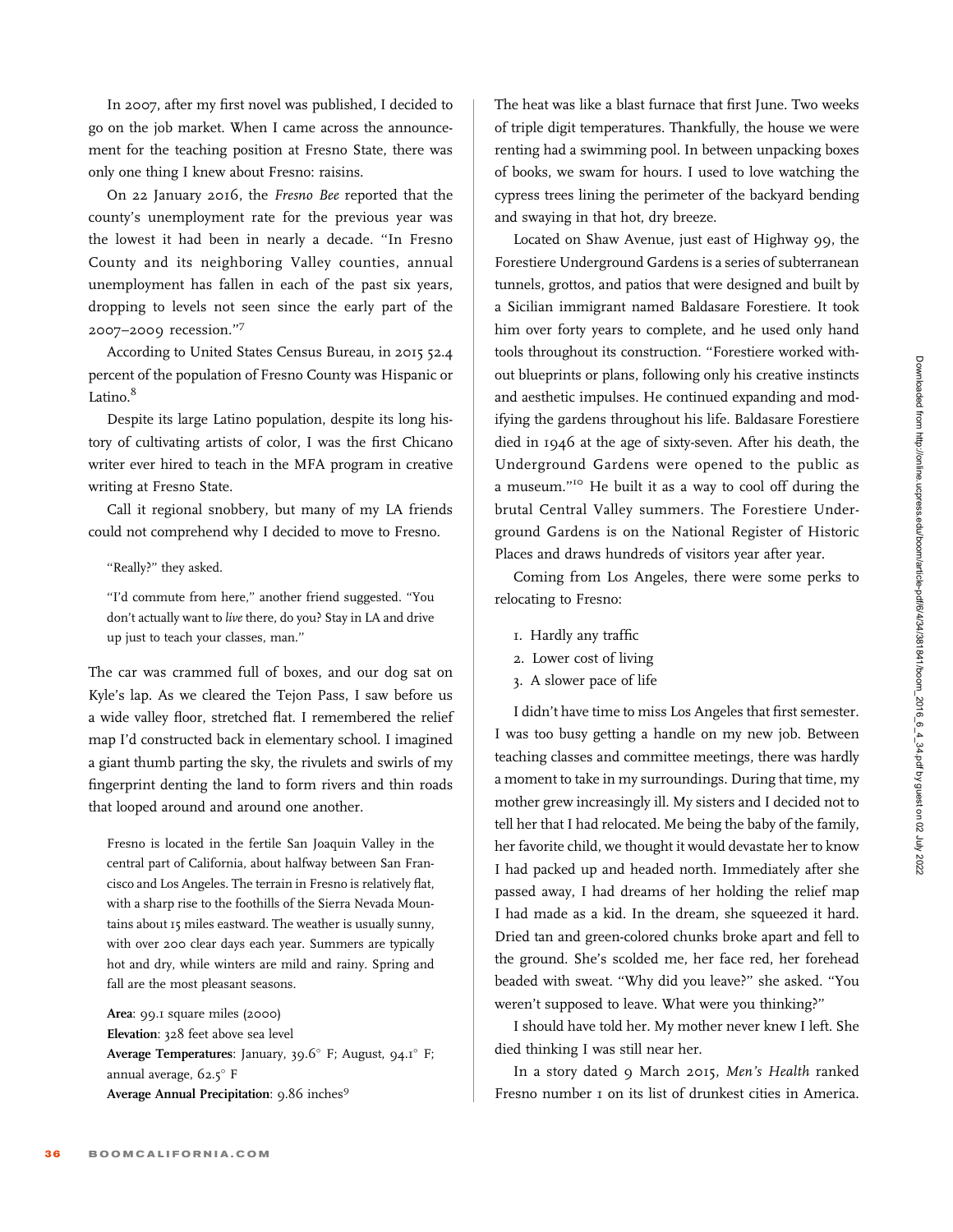

Mt. Pinos and the Carizo Plain in the distance, courtesy of NASA/JPL/NIMA/USGS.

''Our statistical sobriety checkpoint shows that the inebriated people there have one of the highest death rates from alcoholic liver disease (per data from the Centers for Disease Control and Prevention)," they wrote.<sup>11</sup>

Men's Health included the following details on measures used to determine Fresno's ''dangerous drinking'' ranking:

Deaths from Liver Disease: 2nd Deaths in DUI Crashes: 16th Binge Drinking: 33rd DUI Arrests: 4th Harsh DUI Laws: 80th Grade:  $F^{12}$ 

We've also been voted among the ''dumbest cities'' in the United States. On 26 July 2016, the Fresno Bee ran a story citing a national poll that ranked cities in the San Joaquin Valley on their list of least educated areas. WalletHub, which initiated the poll, "compared the top 150 metropolitan statistical areas based on the percentage of adults with a college education and other factors such as the quality of the area's public schools and universities. Overall, Fresno ranked 145th, just ahead of Modesto at 146th, Bakersfield at 147th and Visalia/Porterville at 148th.

I am not out to dis a place like Fresno. That's never been my style. Nor am I here to praise it, to paint an inauthentic picture of the city as an idyllic community untouched by problems plaguing it and similar inland cities of California. It's true that we have a high number of drug abusers, that we drink a lot, and that lack of access and money has prevented some of our citizens from reaping the benefits of higher education. But I can also tell you about the friends I've made here, scholars from some of the most prestigious schools in the country. I can tell you how famed novelist Julia Alvarez once taught at the same university I did. I can tell you about the history and legacy of writers like William Saroyan and Gary Soto, and Mark Arax today. I can tell you about Diana Marcum, the Los Angeles Times reporter who covered the Central Valley and who, in 2015, won a Pulitzer Prize for her unflinching coverage of the devastating effects of the drought on farmers, field hands, communities, and families. I can tell you how I've picked apricots in the summer, washed them in my kitchen sink, and eaten to my heart's content. I can tell you that I lived here for nearly ten